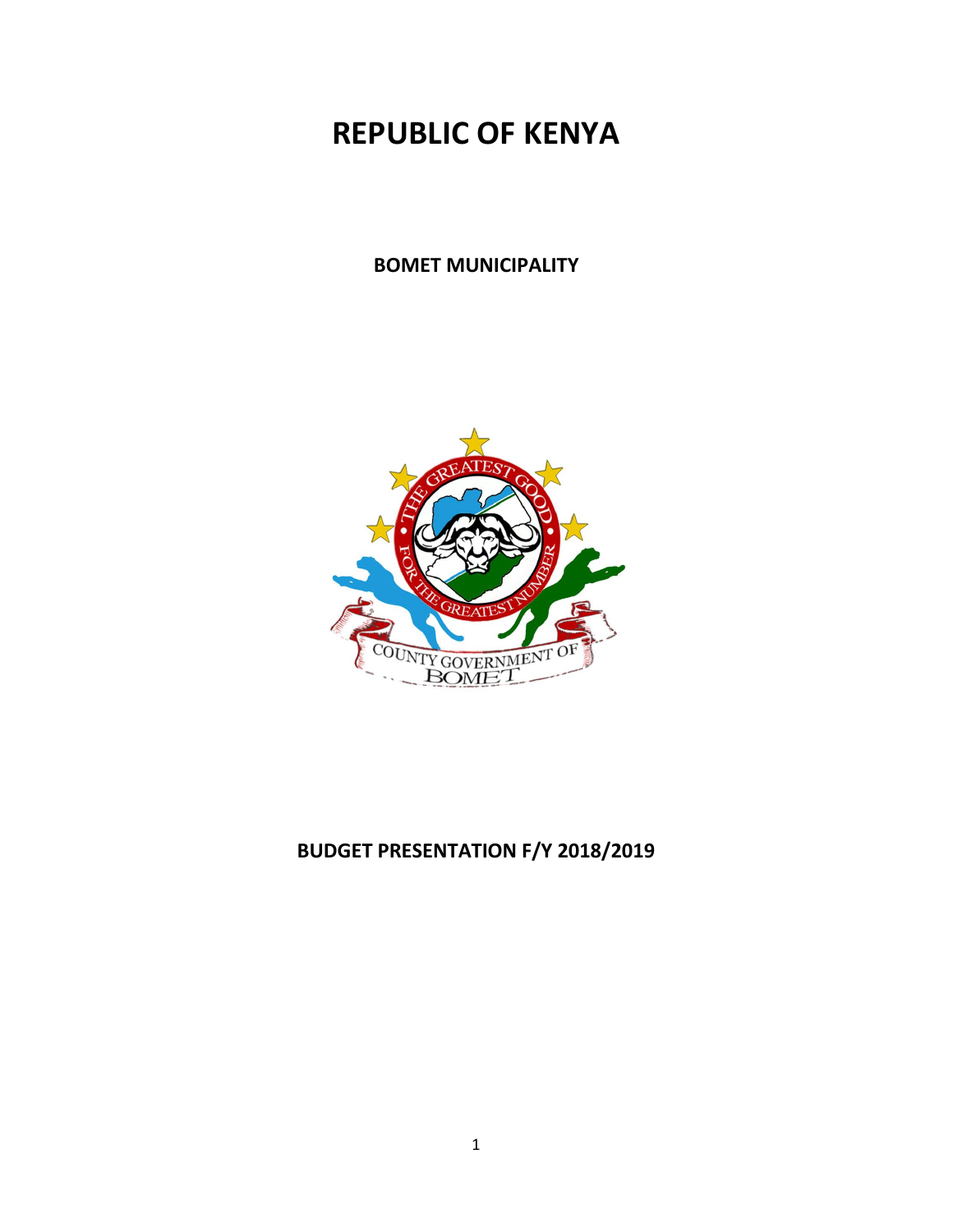## **Part A:Vision**

To become a leading Municipality in the provision of basic services and custody of the social, environment, economic, heritage and cultural assets of the community.

#### **Part B: Mission**

To provide basic social and physical infrastructure services in an equitable, efficient and effective manner to residents and visitors of Bomet Municipality.

## **Strategic Objectives**

Develop/exploit the policy and regulation system for service delivery

Enhance human resource for effective/efficient service delivery

Increase financial resources for the Municipal's effective operations

Enhance Municipal management for effective/efficient service delivery

Develop and enhance linkages between Municipality and other partners

Exploit democratic space, potential for investment and goodwill from stakeholders for service delivery

Overcome corruption, population growth and political interference and the effect of liberalization for effective Municipal's operations.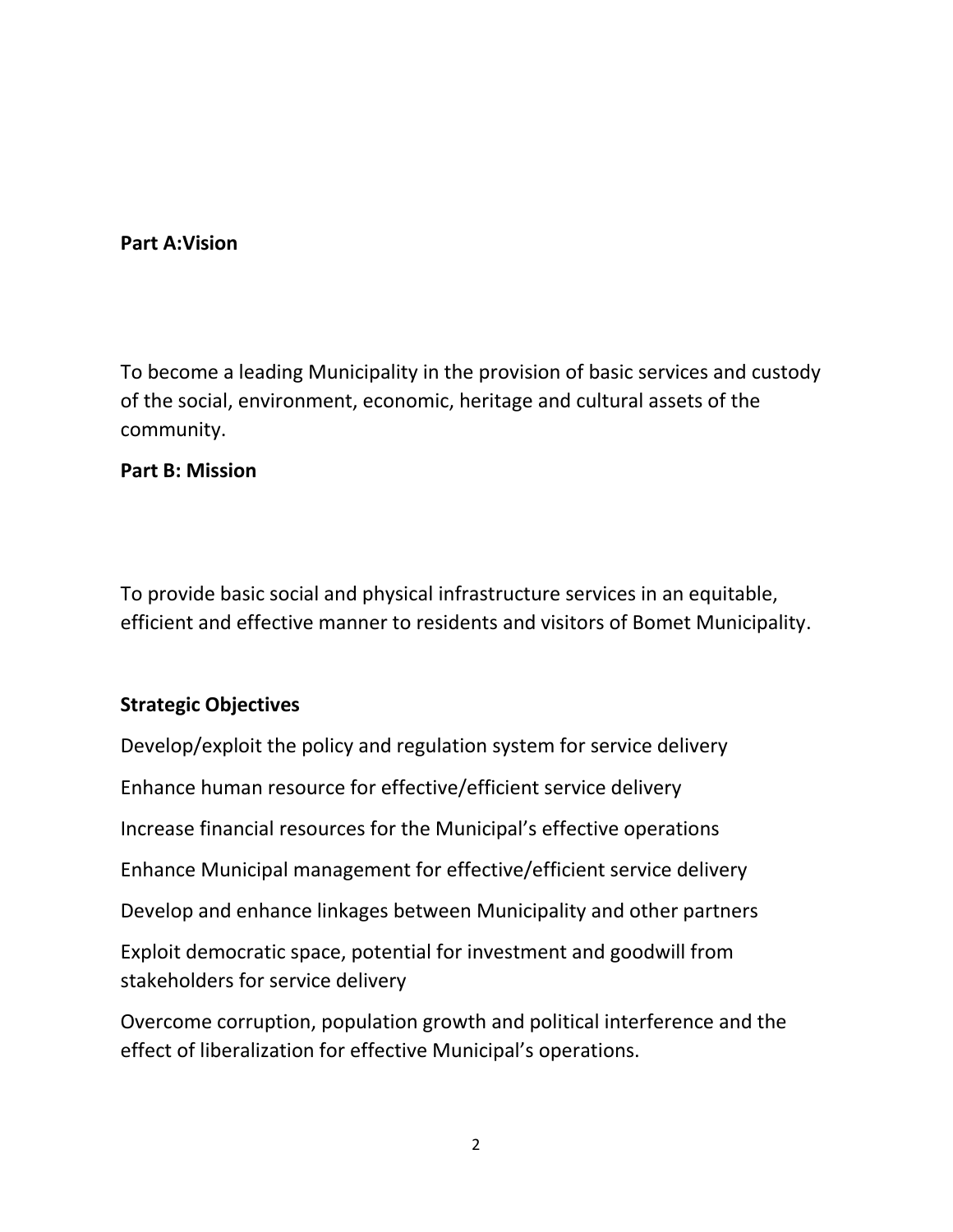# **Part C: Strategic Overview and Context for Budget Intervention;**

The municipality is Charged with the provision of public services to the residents and with the implementation of devolution; the citizens have higher expectations in the areas of provision of better health care, improved urban environment, infrastructure development, Early

Childhood Education, among others calling for up-scaling of these services for public satisfaction.

A successful municipality will need to take into account the following pertinent challenges: Low realization of property taxes (Rates) due to lack of proper GIS linkage with revenue Collection

Module and also the lands registry, unreliable rates and SBP data base, lack of adequate staff to supervise/enforce compliance, continued use of unconventional revenue collection methods i.e. manual receipting, human interface with revenue collected thus exposing

us to pilferages and linkages, unexploited revenue potentials among others.

# **Part D:Programs and their Objectives**

## **P001: General Administration and Planning Services**

To develop performance measurement systems that will improve administrative controls necessary to implement sustainable strategic/spatial plans of the City.

## **P002: Revenue Generation Management**

Ensure prudent financial management and strong internal control for effective services.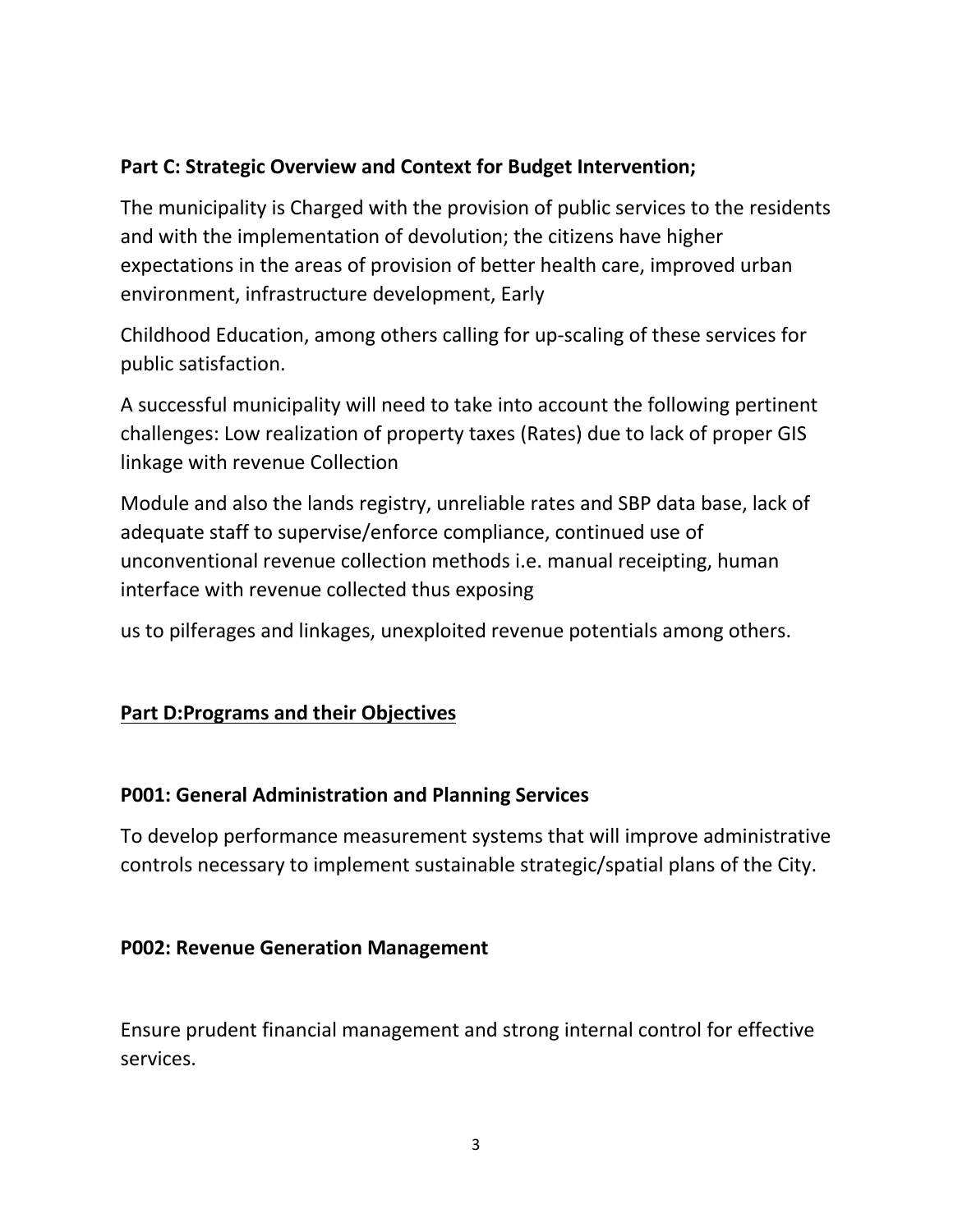# **P003: Education and Social Services**

To promote access to high quality early childhood education and Enhancing public participation in welfare services and community development.

## **P004: Public Health**

To promote preventive primary health care by reducing disease burden associated with environmental health risk factors through enforcement of public Health Act.

# **P005: Environmental management Services**

To promote a clean and healthy environment in the City.

# **P006: Planning and Engineering**

To develop, maintain and rehabilitate road network, transport facilities and city building to promote efficiency and safely.

# **P007: Urban Tourism and Convention**

Development of tourism policies within the municipality, Identify tourism product within the municipality.

## **P008: Trade and Investment**

Policy development and formulation, Promotion of domestic industries by partnering with local and international investors.

## **Part E: Resource Envelope**

| <b>BUDGET ITEM</b> | <b>BUDGET ESTIMATES</b> | <b>PROJECTION</b> |         |
|--------------------|-------------------------|-------------------|---------|
|                    | 2018/2019               | 2019/20           | 2020/21 |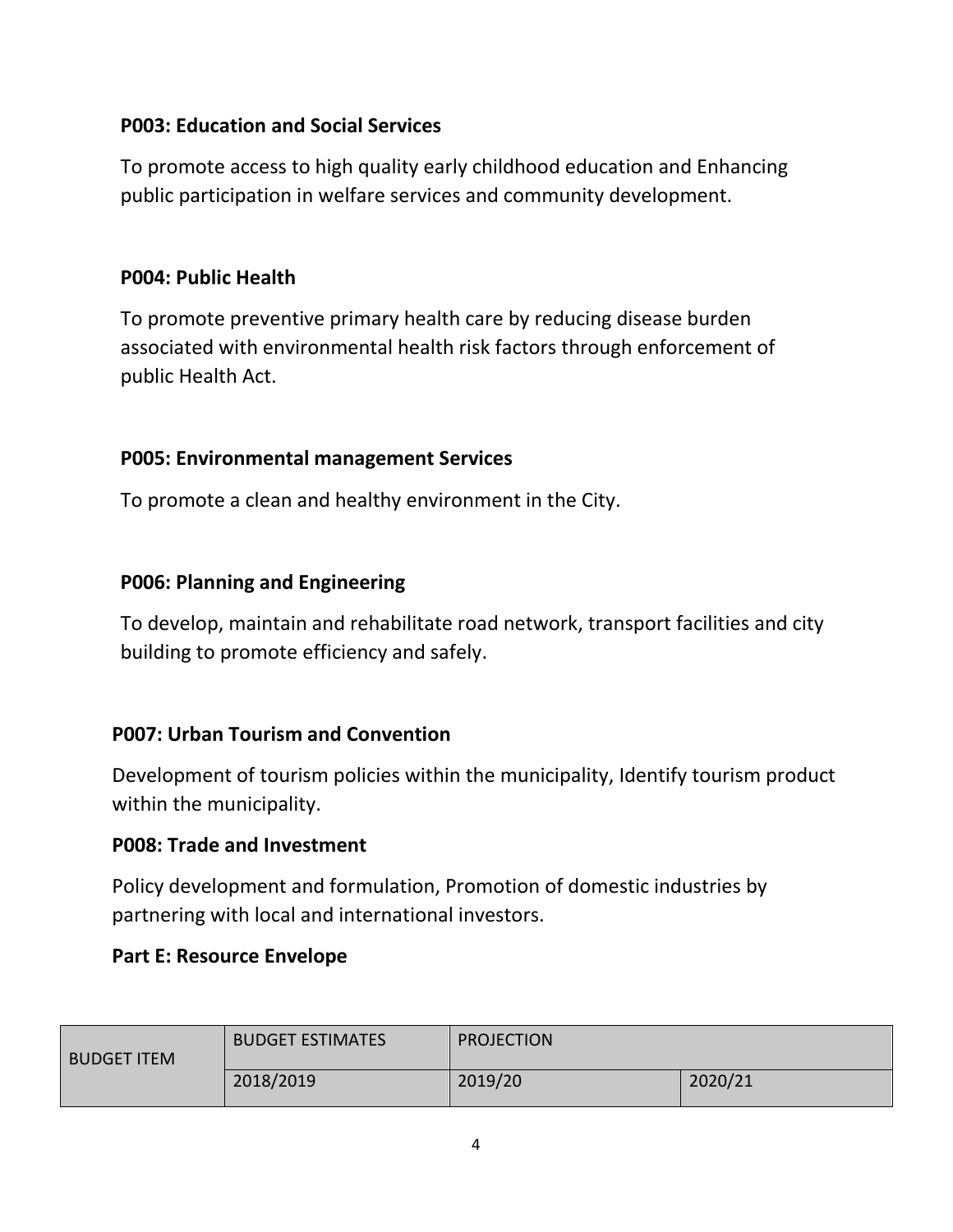| <b>Total Cash Inflows</b>            |                              |             |                          |
|--------------------------------------|------------------------------|-------------|--------------------------|
| <b>County Allocations</b>            | $\qquad \qquad \blacksquare$ | 63,587,500  | 97,746,250               |
| World Bank<br>institutional grants   | 40,000,000                   | 10,000,000  | $\overline{\phantom{0}}$ |
| World Bank<br>development<br>grants. | 168,000,000                  | 168,000,000 | 168,000,000              |
| <b>Total Expenditure</b>             | 208,000,000                  | 241,587,500 | 265,746,250              |

# **Part F: Programme objectives/Overall Outcome**

The table shows the list of all the programmes and their strategic objectives. Each programme to have only one strategic objective/outcome. The structure of program design is a match-up of the main lines of service delivery in the overall set of the Department.

| Programme                            | Strategic Objective: To                       |
|--------------------------------------|-----------------------------------------------|
|                                      | Co-ordinate and provide efficient             |
| Administration, Planning and Support | administrative services                       |
| <b>Services</b>                      |                                               |
| Solid waste management               | Proposed acquisition of waste collection      |
|                                      | equipment, construction of waste transfer     |
|                                      | stations and expansion of Bomet sewerage      |
|                                      | system.                                       |
| Storm water drainage                 | Proposed construction of Bomet drainage       |
|                                      | and flood control system and Municipal        |
|                                      | Greening & Beautification project.            |
| Urban connectivity                   | Proposed construction of Bomet town roads,    |
|                                      | streets and security lights, pedestrians walk |
|                                      | ways and road furniture and Renovations of    |
|                                      | other Urban Infrastructure.                   |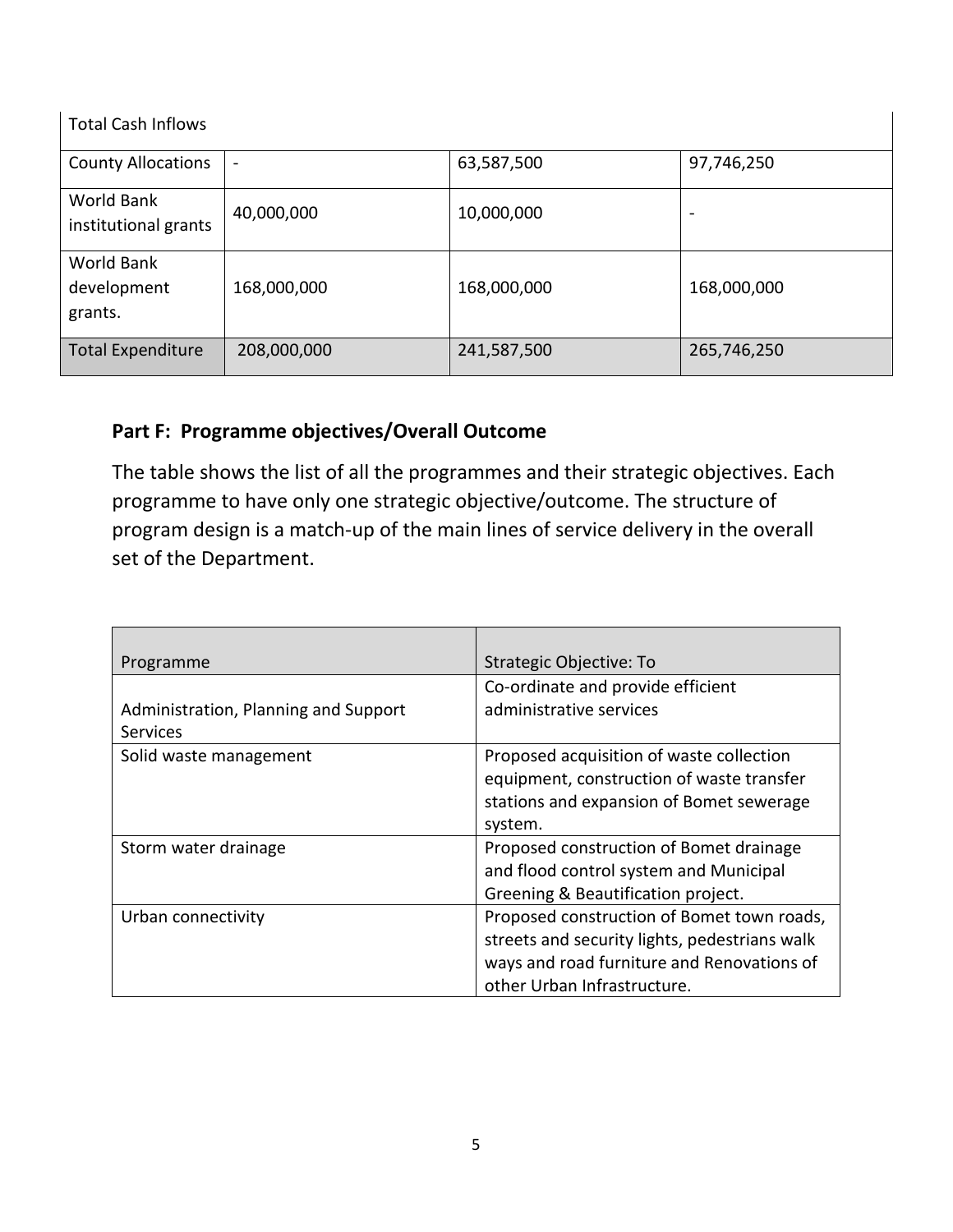# **PART G: Summary of Expenditure by Programme , 2018/19 – 2020/21 (KShs.208 Million)**

The table presents the summary of expenditure by programme in the coming financial year and their projected estimates up to 2020/21:

| <b>PROGRAMME</b> |                                                                                                                        | 2018/2019  | 2019/2020  | 20208/2021 |
|------------------|------------------------------------------------------------------------------------------------------------------------|------------|------------|------------|
| Programme 1      | Administration<br>Services                                                                                             | 40,000,000 | 44,000,000 | 48,400,000 |
| Programme 2      | Solid Waste<br>management                                                                                              |            |            |            |
|                  | Proposed acquisition<br>of waste collection<br>equipment,<br>collection bins                                           | 15,000,000 | 16,500,000 | 18,150,000 |
|                  | Proposed<br>construction of<br>waste transfer<br>stations, and<br>collection points                                    | 12,000,000 | 13,200,000 | 14,520,000 |
|                  | Proposed expansion<br>of Bomet sewerage<br>system, Community<br>septic tank, vacuum<br>tracks and Vacuum<br>hand carts | 23,000,000 | 25,300,000 | 27,830,000 |
|                  | <b>GRAND SUB-TOTAL</b><br>SP <sub>1</sub>                                                                              | 50,000,000 | 55,000,000 | 60,500,000 |
| Programme 3      | Storm water<br>Drainage                                                                                                |            |            |            |
|                  | Proposed<br>construction of<br>Bomet drainage and<br>flood control system                                              | 35,000,000 | 38,500,000 | 42,350,000 |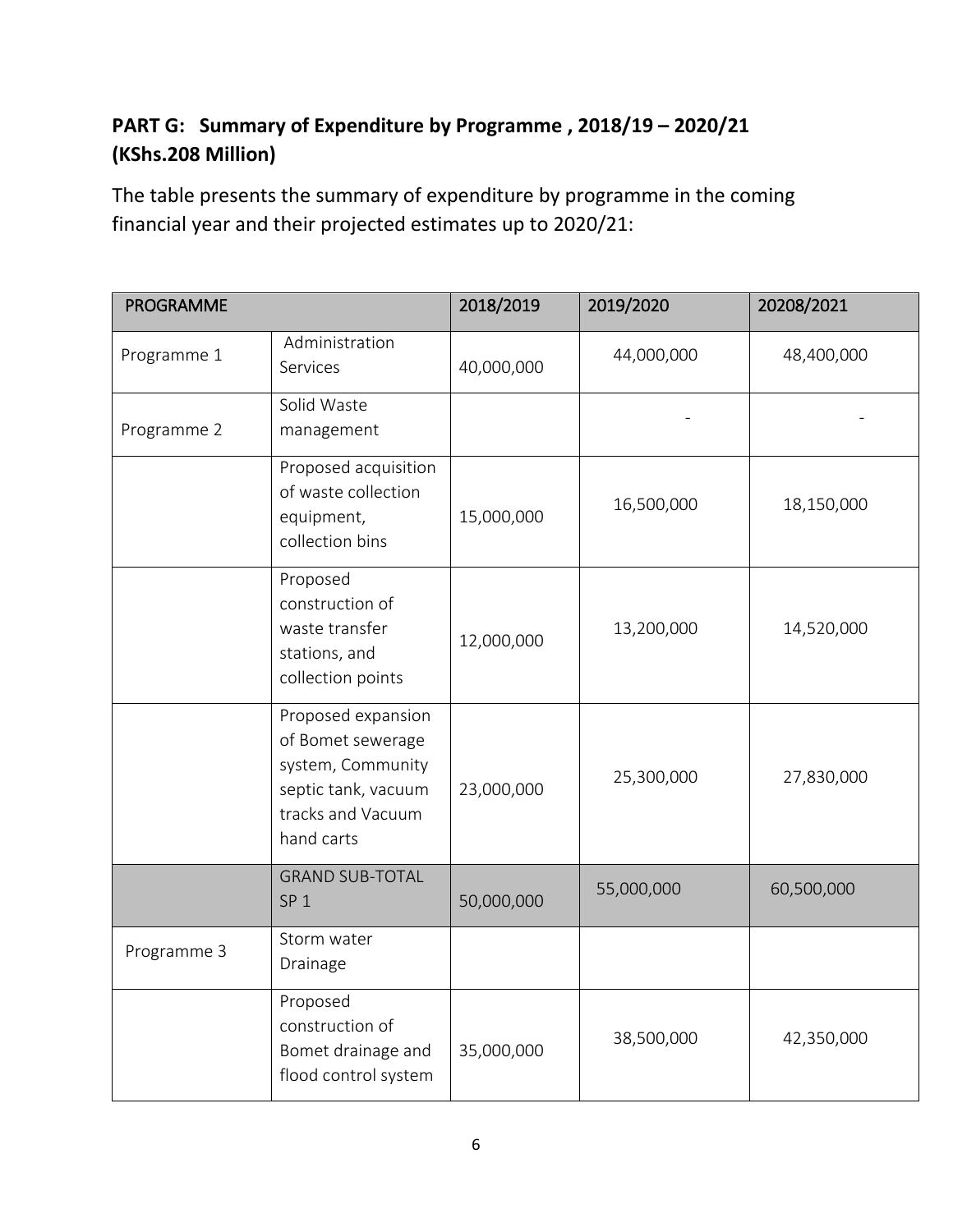|             | Proposed Bomet<br>Municipal Greening<br>& Beautification<br>project                                                                | 15,000,000  | 16,500,000  | 18,150,000  |
|-------------|------------------------------------------------------------------------------------------------------------------------------------|-------------|-------------|-------------|
|             | <b>SUB-TOTAL P2</b>                                                                                                                | 50,000,000  | 55,000,000  | 60,500,000  |
| Programme 4 | Urban connectivity                                                                                                                 |             |             |             |
|             | Proposed<br>construction of<br>Bomet town roads,<br>streets and security<br>lights, pedestrians<br>walk ways and road<br>furniture | 40,000,000  | 44,000,000  | 48,400,000  |
|             | Proposed<br>Renovations of other<br>Urban Infrastructure                                                                           | 10,000,000  | 11,000,000  | 12,100,000  |
|             | Street lighting and<br>Disaster/Safety<br>management system                                                                        | 18,000,000  | 19,800,000  | 21,780,000  |
|             | <b>SUB-TOTAL P3</b>                                                                                                                | 68,000,000  | 74,800,000  | 82,280,000  |
|             | <b>GRAND-TOTALS</b>                                                                                                                | 208,000,000 | 241,587,500 | 265,746,250 |

Part H: Summary of Expenditure by Vote and Economic Classification

The table presents the summary of expenditure by Vote and Economic Classification of all development and recurrent activities of the Department in the coming financial year and their projected estimates up to 2020/21

|  |  | Estimates | <b>Projected Estimates</b> |
|--|--|-----------|----------------------------|
|--|--|-----------|----------------------------|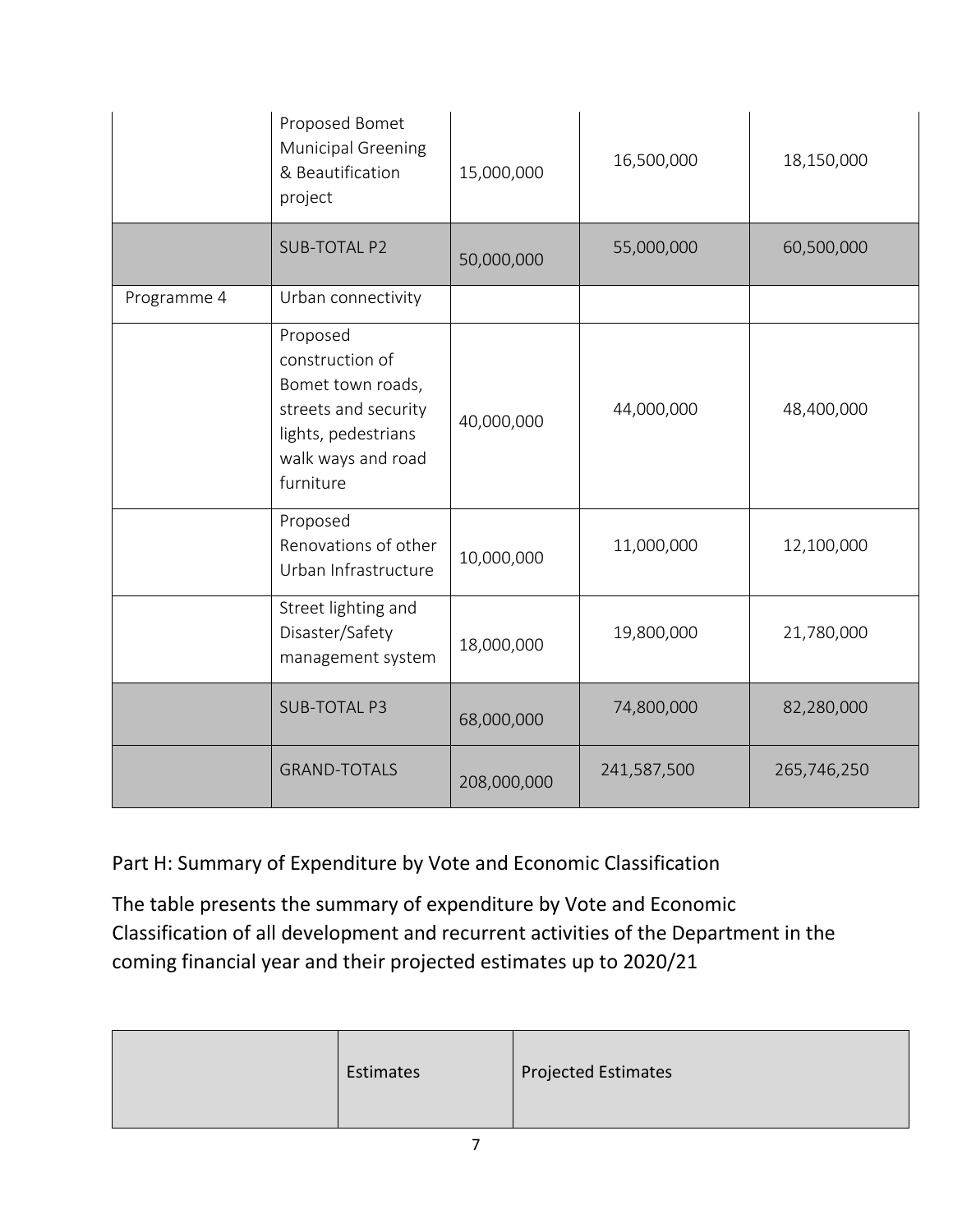|                                                    | 2018/19        | 2019/20     | 2020/21                  |
|----------------------------------------------------|----------------|-------------|--------------------------|
| <b>CURRENT EXPENDITURE</b>                         |                |             |                          |
| Compensation to<br>Employees                       |                | 12,787,500  | 14,066,250               |
| Use of Goods and Services                          | 40,000,000     | 44,000,000  | 48,400,000               |
| Capital projects.                                  | 168,000,000    | 184,800,000 | 203,280,000              |
| <b>Other Recurrent</b>                             |                |             |                          |
| <b>Total Recurrent</b><br>Expenditure              |                |             |                          |
| <b>CAPITAL EXPENDITURE</b>                         |                |             | $\overline{\phantom{a}}$ |
| Acquisition of Non-<br><b>Financial Assets</b>     |                |             | $\overline{\phantom{a}}$ |
| Capital Transfers to<br><b>Government Agencies</b> |                |             |                          |
| Other Development                                  | $\overline{a}$ |             | $\overline{\phantom{a}}$ |
| <b>TOTAL DEVELOPMENT</b>                           | 208,000,000    | 241,587,500 | 265,746,250              |

Part I: Heads and Items under Which Votes Will Be Accounted for by Ministries &Departments (Line budget)

The table presents the Heads and Items under which Votes will be accounted for by the Department in terms of overall expenditure on development and recurrent activities in the coming financial year and their projected estimates up to 2020/21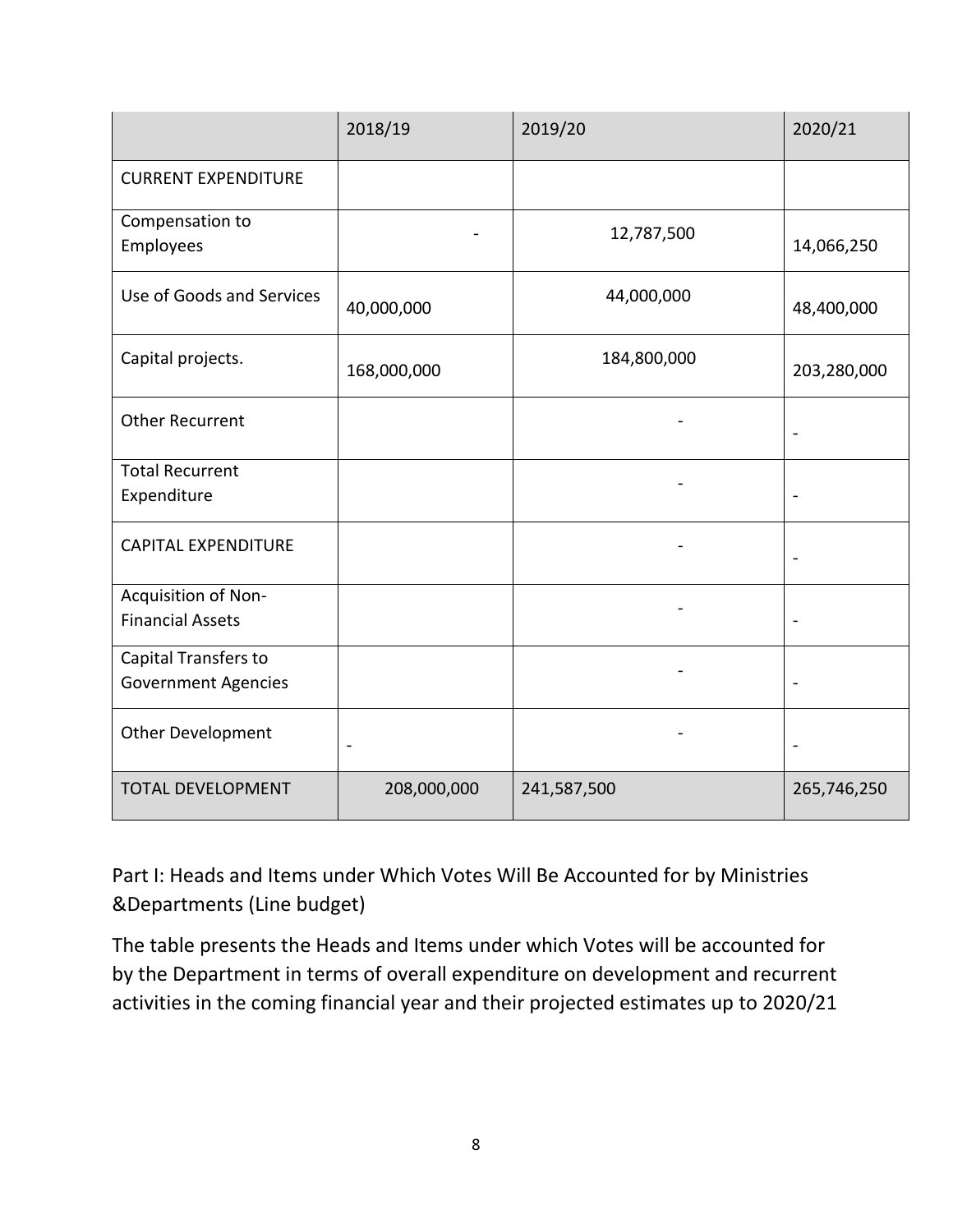|             | BOMET MUNICIPALITY BUDGET 2018/2019                                                |                                                |                          |                          |
|-------------|------------------------------------------------------------------------------------|------------------------------------------------|--------------------------|--------------------------|
|             |                                                                                    | <b>BUDGET</b><br><b>ESTIMATES</b><br>2018/2019 | 2019/2020                | 2020/2021                |
| <b>CODE</b> | PERSONAL EMOLUMENT                                                                 |                                                |                          |                          |
| 2110101     | <b>Basic Salaries and wages</b>                                                    | $\overline{\phantom{a}}$                       | 12,787,500               | 14,066,250               |
| 2110202     | Casual wages                                                                       |                                                |                          |                          |
| 2120101     | <b>NSSF</b>                                                                        |                                                |                          | $\overline{\phantom{a}}$ |
| 2120103     | <b>Employer Contribution to Staff</b><br><b>Pensions Scheme</b>                    |                                                |                          |                          |
| 2710102     | <b>Supernuation Fund/Gratuity</b>                                                  |                                                | $\overline{\phantom{a}}$ | $\overline{\phantom{a}}$ |
| 2110301     | <b>House Allowance</b>                                                             |                                                |                          | $\overline{\phantom{a}}$ |
| 2110320     | Leave Allowance                                                                    |                                                | $\overline{\phantom{a}}$ | $\overline{\phantom{a}}$ |
| 2110314     | <b>Commuter Allowances/Specified</b>                                               |                                                | $\frac{1}{2}$            | $\overline{\phantom{a}}$ |
| 2110312     | <b>Responsibility Allowance</b>                                                    |                                                |                          |                          |
|             | <b>SUB-TOTAL PERSONNEL</b>                                                         | $\blacksquare$                                 | 12,787,500               | 14,066,250               |
|             | SP.2-GOODS AND SERVICES                                                            |                                                |                          |                          |
| 2210101     | Electricity                                                                        | 150,000                                        | 165,000                  | 181,500                  |
| 2210102     | Water and sewerage charges                                                         | 30,000                                         | 33,000                   | 36,300                   |
| 2210201     | Telephone, Telex, Facsimile and<br><b>Mobile Phone Services</b>                    | 40,000                                         | 44,000                   | 48,400                   |
| 2210203     | <b>Courier and Postal Services</b>                                                 | 70,000                                         | 77,000                   | 84,700                   |
| 2210301     | Travel Costs (bus, railway, mileage<br>allowances, etc.)                           | 800,000                                        | 880,000                  | 968,000                  |
| 2210399     | Domestic Travel and Subs.-Others                                                   | 1,625,000                                      | 1,787,500                | 1,966,250                |
| 2210502     | <b>Publishing and Printing Services</b>                                            | 150,000                                        | 165,000                  | 181,500                  |
| 2210503     | Subscriptions to Newspapers,<br><b>Magazines and Periodicals</b>                   | 100,000                                        | 110,000                  | 121,000                  |
| 2210504     | Advertising, Awareness & Publicity<br>Campaigns                                    | 200,000                                        | 220,000                  | 242,000                  |
| 2210505     | <b>Trade Shows and Exhibitions</b>                                                 | 41,000                                         | 45,100                   | 49,610                   |
| 2211399     | <b>Other Operating expenses-</b><br><b>Community Participation</b>                 | 2,159,000                                      | 2,374,900                | 2,612,390                |
| 2210801     | Catering Services (receptions),<br>Accommodation, Gifts, Food and<br><b>Drinks</b> | 165,000                                        | 181,500                  | 199,650                  |
| 2210802     | Boards, Committees, Conferences<br>and Seminars                                    | 2,350,000                                      | 2,385,000                | 2,423,500                |
| 2210103     | Gas Expenses 150,000,00                                                            | 150,000                                        | 165,000                  | 181,500                  |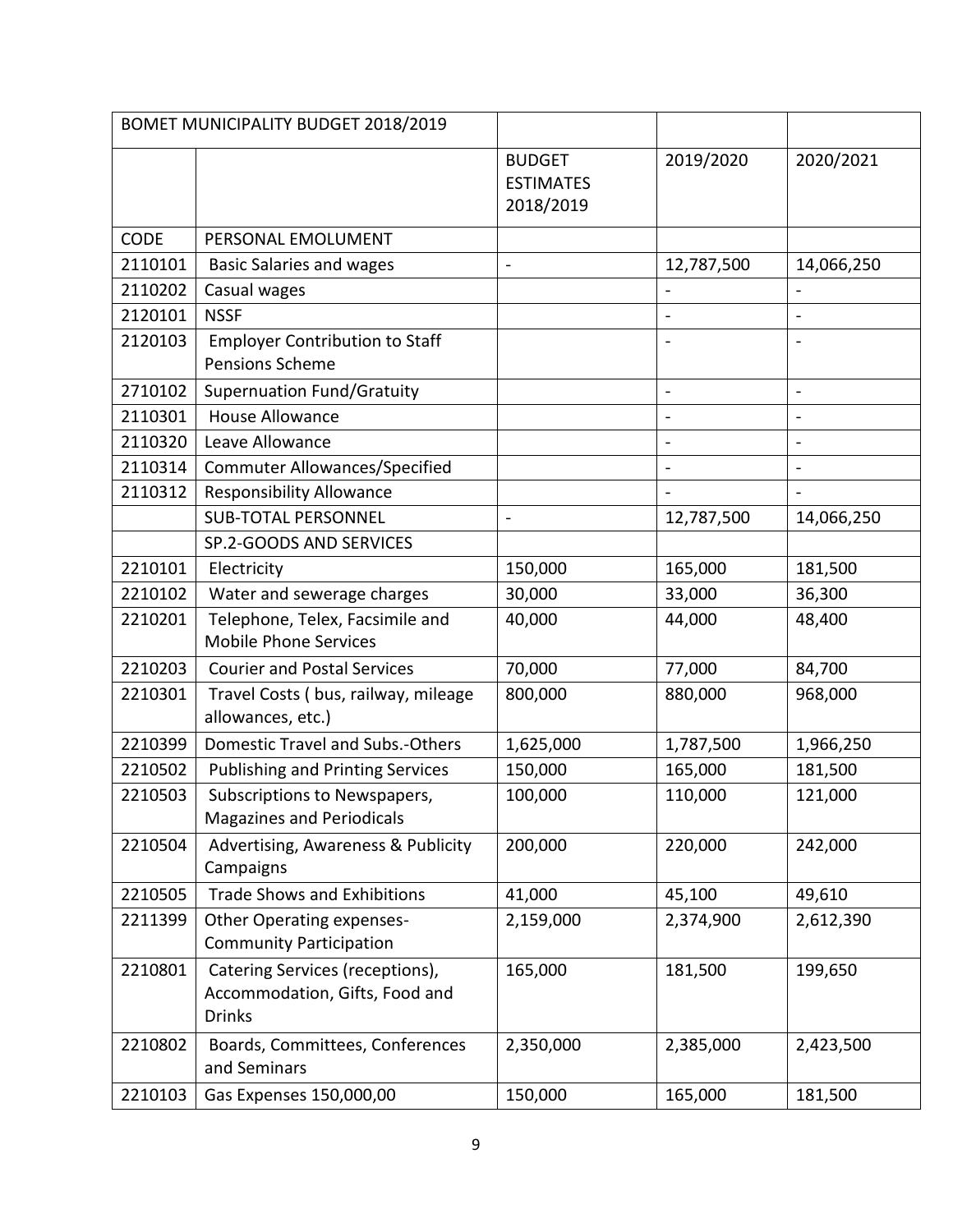| 2211016       | Purchase of Uniforms and Clothing-                               | 300,000       | 330,000       | 363,000       |
|---------------|------------------------------------------------------------------|---------------|---------------|---------------|
|               | <b>Staff</b>                                                     |               |               |               |
|               |                                                                  |               |               |               |
| 2210302       | <b>Accommodation - Domestic Travel</b>                           | 1,200,000     | 1,320,000     | 1,452,000     |
| 2210303       | Daily Subsistence Allowance                                      | 1,000,000     | 1,100,000     | 1,210,000     |
| 2211101       | General Office Supplies (papers,                                 | 1,000,000     | 1,100,000     | 1,210,000     |
|               | pencils, forms, small office                                     |               |               |               |
|               | equipment etc)                                                   |               |               |               |
| 2211103       | Sanitary and Cleaning Materials,<br><b>Supplies and Services</b> | 250,000       | 275,000       | 302,500       |
| 2210304       | Supplies of office equipment and                                 | 2,000,000     | 2,200,000     | 2,420,000     |
|               | Accessories.                                                     |               |               |               |
| 2211301       | <b>Bank Service Commission and</b>                               | 20,000        | 22,000        | 24,200        |
|               | Charges                                                          |               |               |               |
|               | Infrastructure designs and feasibility                           | 9,000,000     | 10,100,000    | 11,310,000    |
|               | studies                                                          |               |               |               |
| 3110902       | Purchase of household and                                        | 200,000       | 220,000       | 242,000       |
|               | institutional appliances                                         |               |               |               |
| 2210304       | Sundry items                                                     | 100,000       | 110,000       | 121,000       |
|               | <b>Capacity Building</b>                                         | 16,900,000    | 18,590,000    | 20,449,000    |
|               | SUB-TOTAL USE OF GOODS &<br><b>SERVICES</b>                      | 40,000,000.00 | 44,000,000    | 48,400,000    |
|               | <b>TOTAL PE AND O&amp;M</b>                                      | 40,000,000.00 | 56,787,500.00 | 62,466,250.00 |
|               | DEVELOPMENT EXPENDITURE                                          |               |               |               |
| Program<br>me | Solid Waste management                                           |               |               |               |
|               | Proposed acquisition of waste                                    | 15,000,000    | 16,500,000    | 18,150,000    |
|               | collection equipment, collection bins                            |               |               |               |
|               | Proposed construction of waste                                   | 12,000,000    | 13,200,000    | 14,520,000    |
|               | transfer stations, and collection                                |               |               |               |
|               | points                                                           |               |               |               |
|               | Proposed expansion of Bomet                                      | 23,000,000    | 25,300,000    | 27,830,000    |
|               | sewerage system, Community septic                                |               |               |               |
|               | tank, vacuum tracks and Vacuum                                   |               |               |               |
|               | hand carts                                                       |               |               |               |
|               | <b>GRAND SUB-TOTAL SP 1</b>                                      | 50,000,000    | 55,000,000    | 60,500,000    |
|               | SP.2. Storm water Drainage                                       |               |               |               |
|               | Proposed construction of Bomet                                   | 35,000,000    | 38,500,000    | 42,350,000    |
|               | drainage and flood control system                                |               |               |               |
|               | Proposed Bomet Municipal Greening<br>& Beautification project    | 15,000,000    | 16,500,000    | 18,150,000    |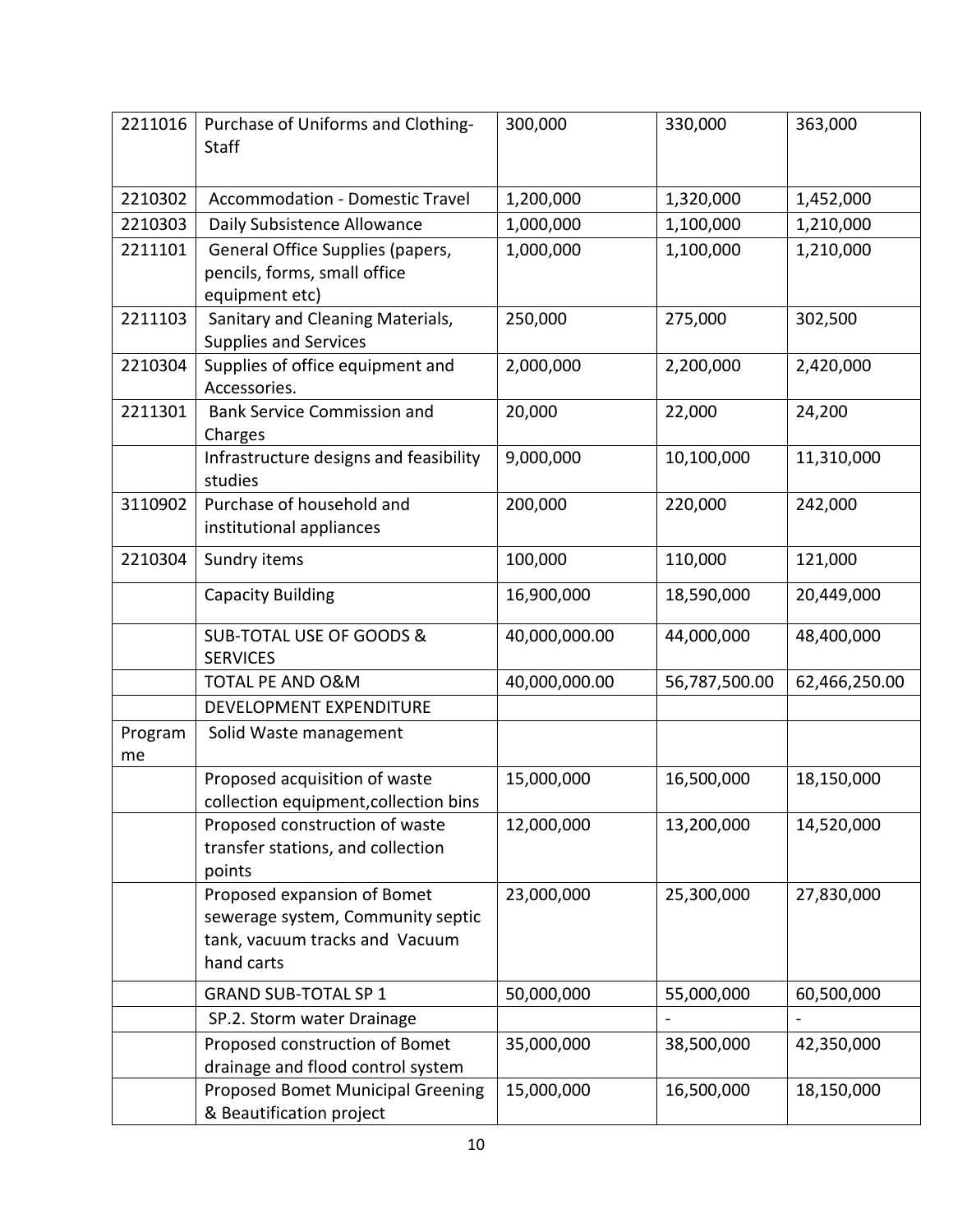| SUB-TOTAL P2                                                                                                              | 50,000,000     | 55,000,000  | 60,500,000  |
|---------------------------------------------------------------------------------------------------------------------------|----------------|-------------|-------------|
| SP.3. Urban connectivity                                                                                                  |                |             |             |
| Proposed construction of Bomet<br>town roads, streets and security<br>lights, pedestrians walk ways and<br>road furniture | 40,000,000     | 44,000,000  | 48,400,000  |
| Proposed Renovations of other<br>Urban Infrastructure                                                                     | 10,000,000     | 11,000,000  | 12,100,000  |
| Street lighting and Disaster/Safety<br>management system                                                                  | 18,000,000     | 19,800,000  | 21,780,000  |
| <b>SUB-TOTAL P3</b>                                                                                                       | 68,000,000     | 74,800,000  | 82,280,000  |
| <b>GRAND-TOTALS</b>                                                                                                       | 168,000,000    | 184,800,000 | 203,280,000 |
| <b>TOTAL BUDGET</b>                                                                                                       | 208,000,000.00 | 241,587,500 | 265,746,250 |

#### **Part J: Summary of the Programme Outputs and Performance Indicators**

The table presents the summary of the Programme outputs and performance indicators of the programs and sub-programmes on which the expenditures on development and recurrent activities in the coming financial year shall be based and their projected estimates up to 2020/21.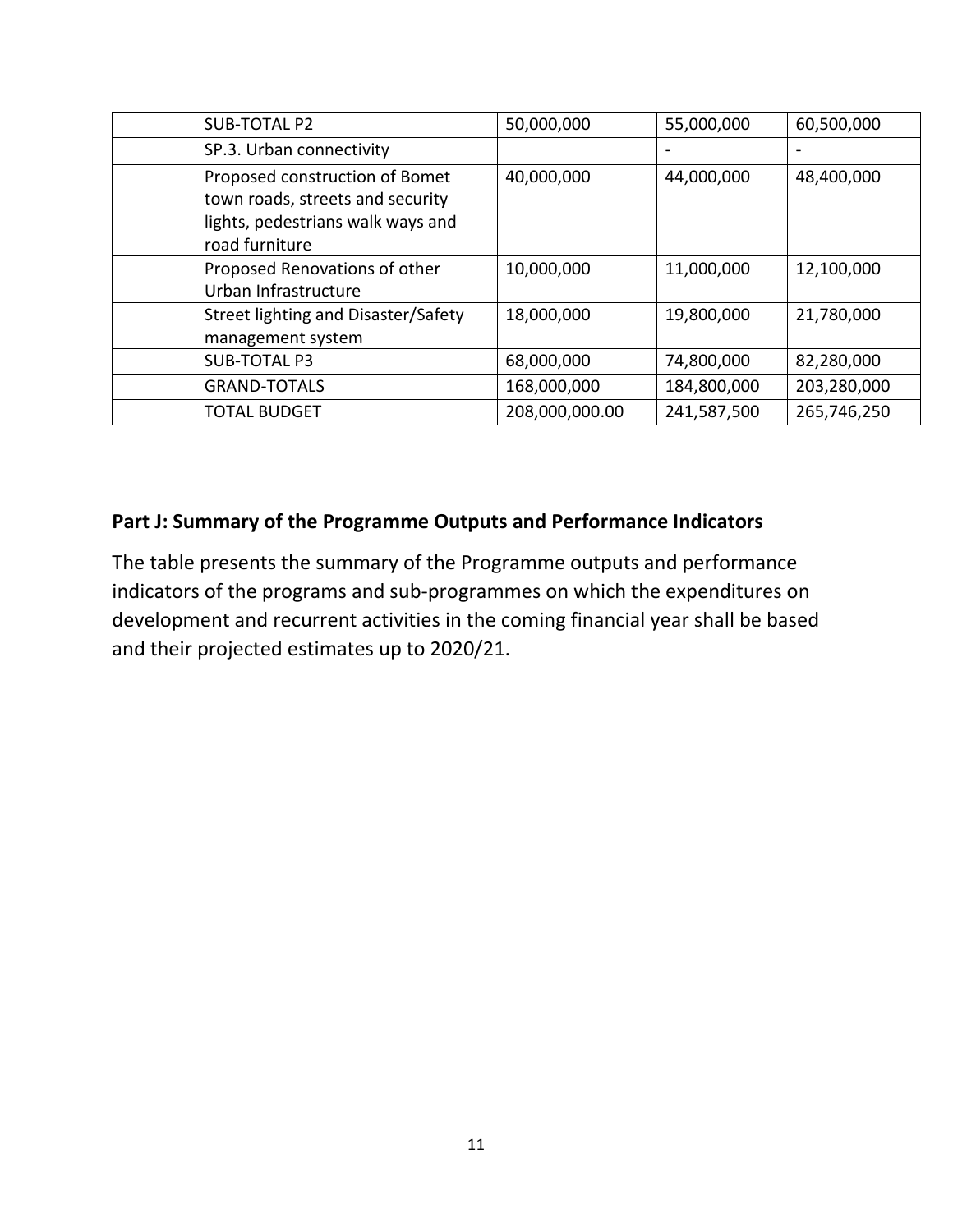| Programme                     | Sub-Programme                                                                                                                   | Output                                                                 | Performance                                                                            | <b>Baseline</b> | <b>Planned Targets</b> |            |
|-------------------------------|---------------------------------------------------------------------------------------------------------------------------------|------------------------------------------------------------------------|----------------------------------------------------------------------------------------|-----------------|------------------------|------------|
|                               |                                                                                                                                 |                                                                        | <b>Indicators</b>                                                                      | 2018/19         | 2018/19                | 2020/2021  |
| Solid Waste<br>managemen<br>t | Proposed<br>acquisition of<br>waste collection<br>equipment,<br>collection bins                                                 | Procurement<br>of waste<br>collection<br>bins.                         | Installation of<br>waste collection<br>bins.                                           | 15,000,000      | 16,500,000             | 18,150,000 |
|                               | Proposed<br>acquisition of<br>waste transfer<br>station.                                                                        | To ease<br>collection of<br>waste.                                     | Waste collection<br>station installed.<br>Award of<br>tenders, signing<br>of contracts | 12,000,000      | 13,200,000             | 14,520,000 |
|                               | Proposed<br>expansion of<br>Bomet sewerage<br>system,<br>Community<br>septic tank,<br>vacuum tracks<br>and Vacuum<br>hand carts | Decongestio<br>n of main<br>sewer,<br>reduce<br>recurring<br>blockage. | Award of<br>tenders, signing<br>of contracts                                           | 23,000,000      | 25,300,000             | 27,830,000 |
| Storm water<br>Drainage       | Proposed<br>construction of<br>Bomet drainage<br>and flood<br>control system                                                    | Control<br>overflow or<br>storm water<br>running to<br>premises.       | Culverts<br>installation,<br>Award of<br>tenders, signing<br>of contracts              | 35,000,000      | 38,500,000             | 42,400,000 |